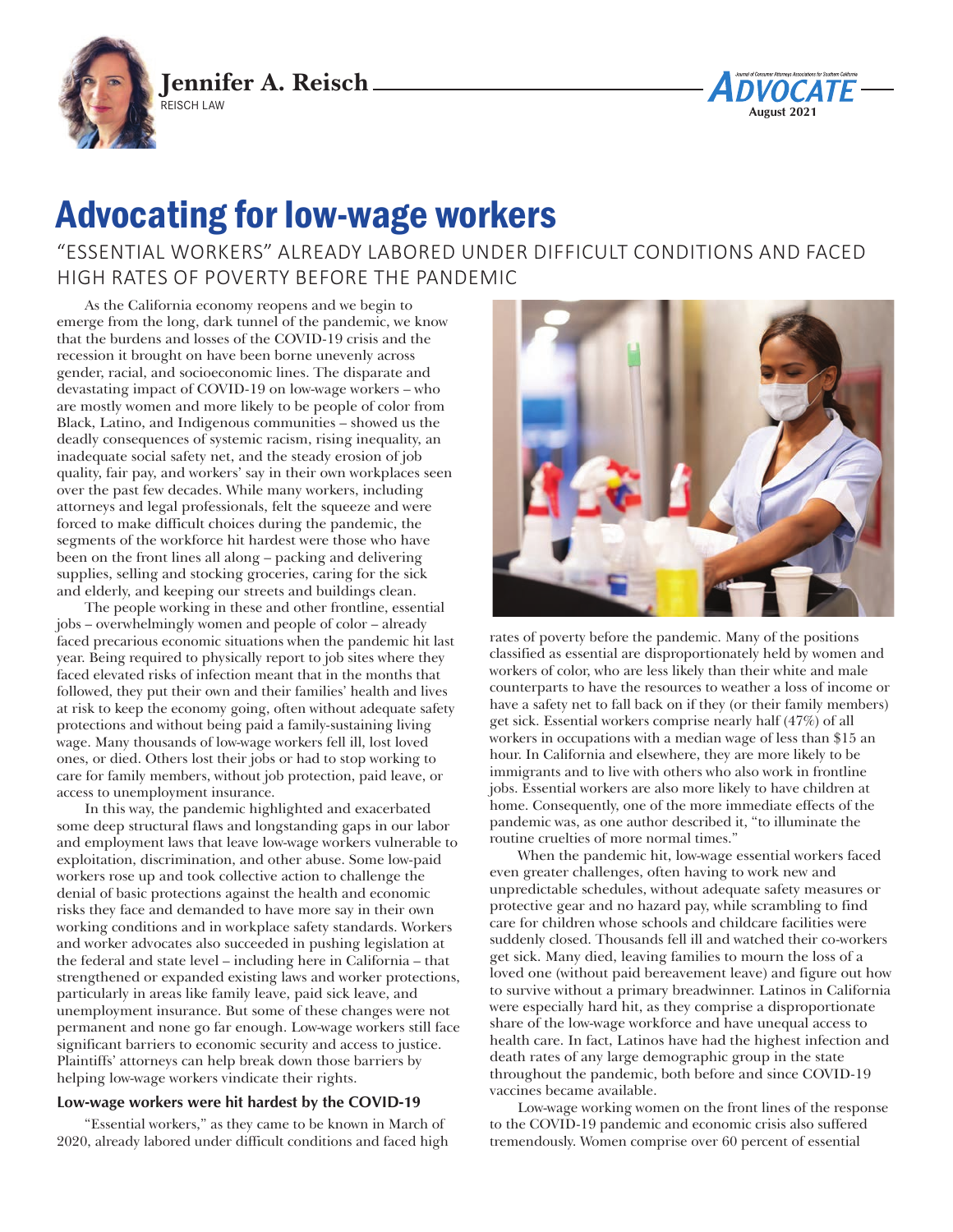workers and women of color are disproportionately represented in frontline jobs, comprising more than half of the workers in critical service fields such as housekeeping, personal care services, and nursing assistance. At the same time, women bore the brunt of increased caregiving demands, contending with closed schools and child care centers and caring for sick family members. The caregiving crisis compounded the effects of the economic downturn, especially for essential and lowwage workers. The result: Between February 2020 and 2021, over two million women dropped out of the labor force, causing women's labor force participation rate to reach its lowest point in more than 30 years.(See National Women's Law Center Resource: Another 275,000 Women Left the Labor Force in January (Feb. 5, 2021), available at https://nwlc. org/resources/january-jobs-day-2021/.

Low-wage workers were hardest hit by the recession, with studies showing that four-fifths of job losses affecting the lowest quarter of wage earners. Within the most seriously impacted sectors of the economy, workers in the lowest average wage and lowest average hour occupations were hit the worst and remain most damaged more than a year after the recession began. Due to occupational segregation, this means that Black women, Hispanic women, and Asian Americans and Pacific Islanders (men and women) have seen disproportionate losses in industries like leisure and hospitality and publicsector educational services that saw the largest employment losses over the past year and have yet to fully bounce back.

## **Low-wage workers gain some protections, but many are still left behind**

The COVID-19 pandemic revealed how many workers and how much work – both paid and unpaid – we have taken for granted and undervalued for far too long. Even so, it took months of vigorous advocacy to propel Congress and many

state governments to act. Throughout the pandemic, many low-wage workers, especially working parents, were forced to make impossible choices between their work and family responsibilities, or between protecting their health and keeping a roof over their head. Without any mandatory federal guidelines, safety protocols, or enforcement mechanisms, coronavirus-related health and safety standards were left largely up to the discretion of employers.

Some workers responded to this crisis by coming together and organizing collective actions to demand safe working conditions and fair pay. In April 2020, nurses protested at the White House over the lack of access to protective personal equipment (PPE) and called on the Occupational Health and Safety Administration to issue a federal emergency safety standard to guarantee their access to it. As early as March, grocery-store and fast-food workers began organizing work stoppages over health concerns and started pushing for adequate sanitation measures, hazard pay, and access to paid sick leave. Warehouse workers went on strike after learning that their employers were doing little to shield them against infection even after their coworkers tested positive for the coronavirus. Collective pressure by workers became all the more important, not only for the safety of the workers, but for the wellbeing of their families, communities, and the general public. Many of these collective actions were effective in helping workers in essential and low-wage jobs secure protective equipment, hazard pay and higher wages – at least temporarily.

Workers and advocates also pushed to strengthen protections and expand coverage of existing laws, particularly in areas related to family caregiving, sick leave, and workplace safety. They were particularly successful in California, where a number of policy reforms in these areas came into effect or were enacted in 2020 and 2021, including:

• **Protected family caregiving leave: Senate Bill 1383** (Jackson) amended the California Family Rights Act, the primary

law providing job-protected time off for parents and caregivers (codified at Gov. Code §§ 12945, et seq.), so that it now applies to employers with five or more employees (instead of 50+) and no longer requires those employees to all work within a 75-mile radius of the worksite. The law also expanded the definition of covered "family member[s]" to include grandparents, grandchildren, siblings, domestic partners, and in-laws. Additionally, it modified the definition of "child" to include all adult children, even those who are not dependents, and children of a domestic partner. These changes took effect on January 1, 2021.

**August 2021**

• **Sick leave: COVID-19 supplemental paid sick leave laws of 2020 and 2021** provide California employees who work at businesses with 25 or more employees with access to paid sick leave for COVID-19-related reasons, helping to fill in some of the gaps in coverage under the federal Families First Coronavirus Response Act. The law signed on March 19, 2021, provides covered employees with two weeks of fully paid, job-protected sick leave in addition to the standard three paid sick and safe days offered to all California employees under existing law (Lab. Code, § 246) and will expire on September 30, 2021. However, if a worker starts leave on or before that date, their paid leave can extend into October 2021. Advocates should be aware that while the state policy is temporary and limited to COVID-related leave, many cities and counties in California – including Los Angeles (city and county), Long Beach (city), and San Diego (city) – also passed local emergency paid sick leave ordinances that may provide workers with additional protections. Of course, none of these laws provide paid, job-protected leave to workers who are classified as independent contractors, as millions of gig economy workers are.

• **Worker safety: COVID-19 prevention emergency temporary standards** were originally adopted by the California Occupational Safety and Health Board (Cal-OSHA) in November 2020. While they did go further than federal rules in